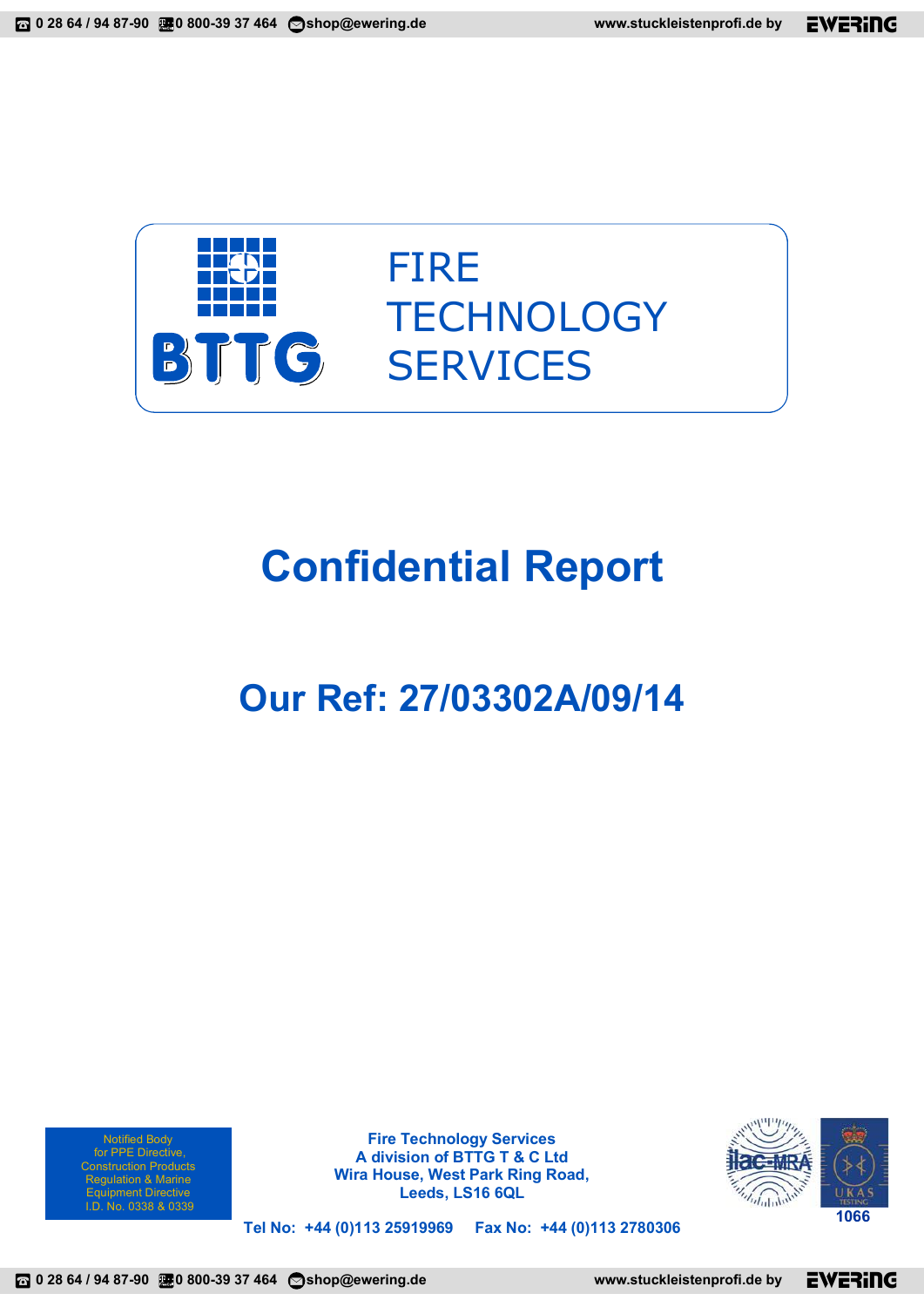

BTTG Testing & Certification Ltd. Wira House West Park Ring Road Leeds, LS16 6QL England

> Tel: +44 (0)113 259 1999 Fax: +44 (0)113 278 0306 Web:http://www.bttg.co.uk Email:CSLeeds@bttg.co.uk

| 21 October 2014                       |                                                                                                                                                                                                                                                                   |  |  |
|---------------------------------------|-------------------------------------------------------------------------------------------------------------------------------------------------------------------------------------------------------------------------------------------------------------------|--|--|
| Our Ref: 27/03302A/09/14<br>Your Ref: | Page 1 of 3                                                                                                                                                                                                                                                       |  |  |
| Client:                               | Intumescent Systems Ltd<br><b>Envirograf House</b><br><b>Barfrestone</b><br>Dover<br>Kent<br><b>CT157JG</b>                                                                                                                                                       |  |  |
| Job Title:                            | Fire Test on One Sample of Polyurethane (yellow)                                                                                                                                                                                                                  |  |  |
| <b>Clients Order Ref:</b>             | M2857                                                                                                                                                                                                                                                             |  |  |
| Date of Receipt:                      | 29 September 2014                                                                                                                                                                                                                                                 |  |  |
| Description of Sample:                | One sample of polyurethane (yellow), referenced: Orac Décor<br>Purotouch - K240 coated with Envirograf Product 42 HW01. The<br>coating was applied to the front face as edges with two coats of<br>Envirograf HW01 intumescent paint at 8m sq per litre per coat. |  |  |
| Work Requested:                       | Fire Technology Services were requested to carry out a fire test on<br>the sample supplied to BS 476 Part 7 (loose laid).                                                                                                                                         |  |  |

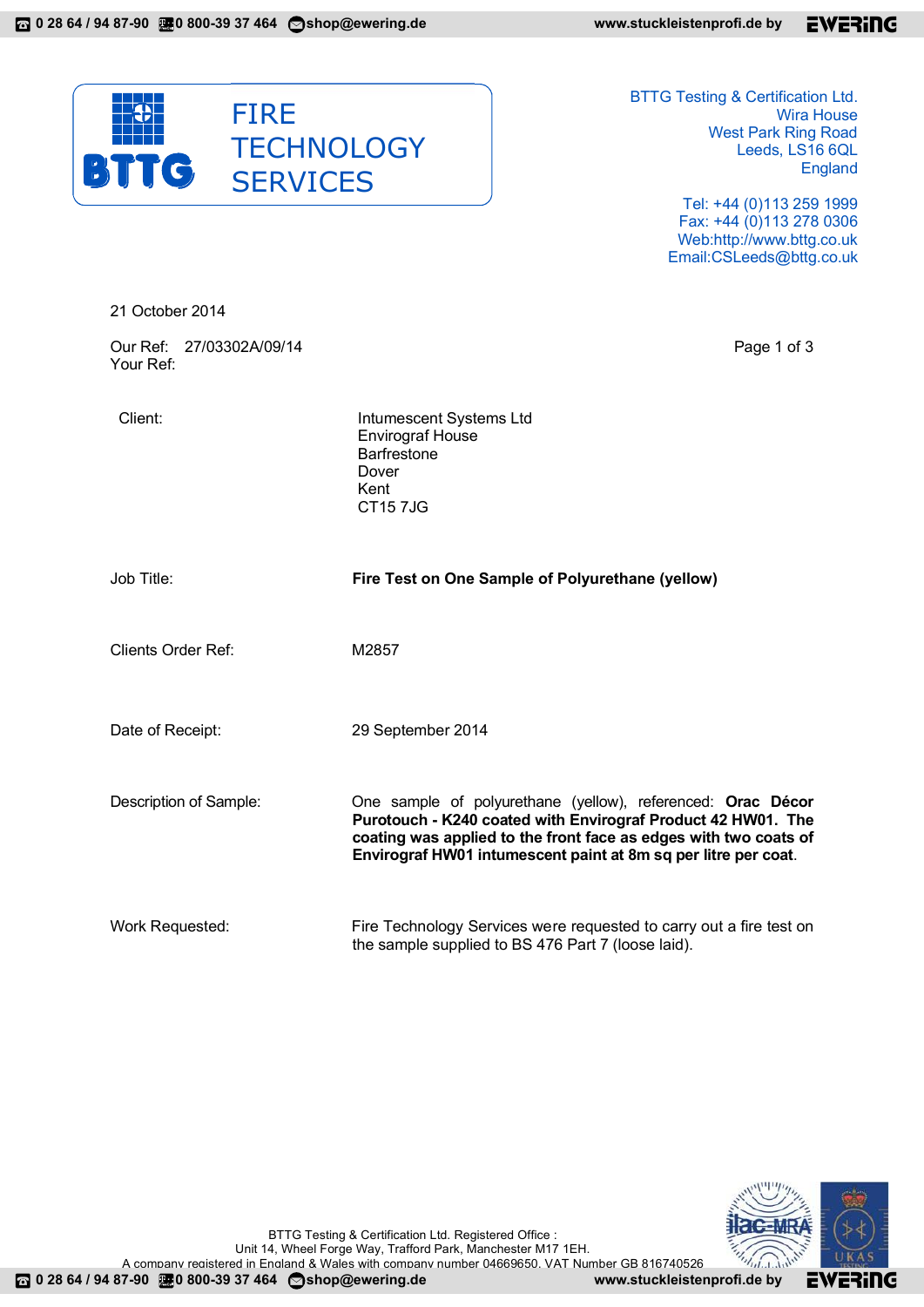

BTTG Testing & Certification Ltd. Wira House West Park Ring Road Leeds, LS16 6QL England

> Tel: +44 (0)113 259 1999 Fax: +44 (0)113 278 0306 Web:http://www.bttg.co.uk Email:CSLeeds@bttg.co.uk

21 October 2014 **Page 2 of 3** 

Our Ref: 27/03302A/09/14 Your Ref:

# **Intumescent Systems Ltd**

**FIRE TESTS ACCORDING TO BS 476:PART 7:1987 (AS AMENDED) (Method for classification of the surface spread of flame of products)** 

# **Date of Test: 20/10/14**

# **Conditioning**

The sample was conditioned to constant mass at a temperature of 23±2°C and a relative humidity of 50±10% and maintained in this condition until required for testing

# **Procedure**

The test was carried out in accordance with BS 476: Part 7: 1987(1993). The sponsor sampled the material and the specimens were cut from the sample to the dimensions set out in the standard by FTS. The specimens were tested loose laid onto 12mm calcium silicate board

The following were recorded:-

- a) the time at which the flame front crosses each vertical reference line;
- b) the maximum extent of flame spread during the first 1.5 min from the start of the test;
- c) the maximum extent of flame spread during the whole test i.e. 10 min or less (if applicable)
- d) the time (and distance) at which maximum flame spread is reached.

The flame spread at 1.5min and the final flame spread results were compared with the standard class limits and a classification was assigned.

#### **Requirements**

The class limits for flamespread, detailed in BS 476:Part 7: are set out below.

|         | Flame spread at 1.5 min (mm) | Final flame spread (mm) |  |  |  |  |
|---------|------------------------------|-------------------------|--|--|--|--|
| Class 1 | $165 (+25)$                  | $165 (+25)$             |  |  |  |  |
| Class 2 | $215 (+25)$                  | 455 (+45)               |  |  |  |  |
| Class 3 | $265 (+25)$                  | $710 (+75)$             |  |  |  |  |
| Class 4 | Exceeding Class 3 limits.    |                         |  |  |  |  |

A definitive classification is based on a sample of six specimens and the figure in brackets gives the tolerance by which only one specimen in six may exceed the class limit assigned.



BTTG Testing & Certification Ltd. Registered Office : Unit 14, Wheel Forge Way, Trafford Park, Manchester M17 1EH. A company registered in England & Wales with company number 04669650. VAT Number GB 816740526